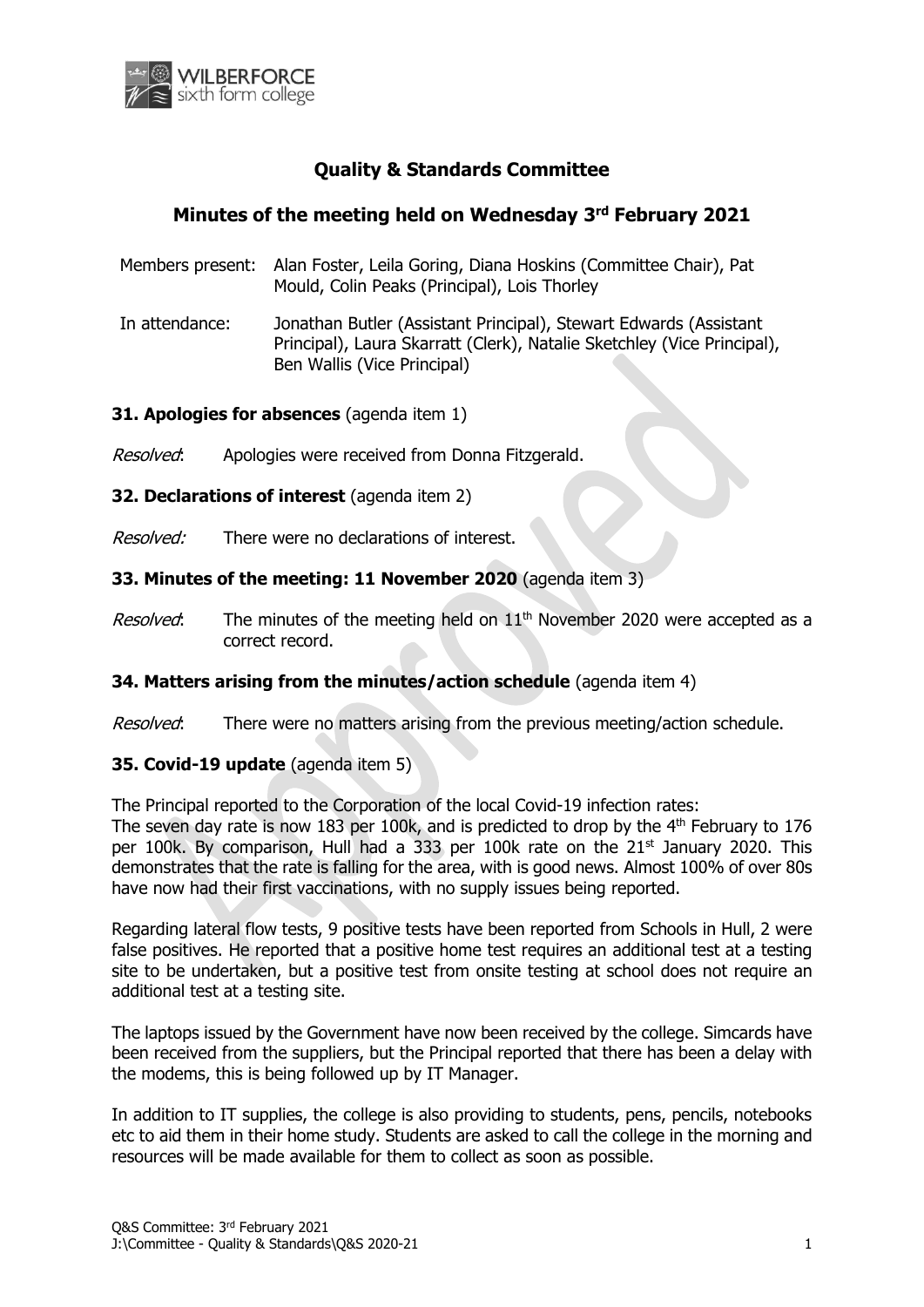## Resolved: The Principals Covid-19 update was received by the Committee.

## **36. Final Self-Assessment Report 2019-20** (agenda item 6)

Natalie Sketchley reported to the Committee that the SAR for 19-20 is now complete, she highlighted the following results; the college has an 85% all college achievement rate, this is in line with the national average (page 5). Year 3 A-Level achievement is 89%, this is above the national average of 83.1%. Overall level 3 achievement is 91.7%, this is well above the national average of 83.8% (page 6). The Committee hear that these very positive results are the product of a two-year improvement plan executed by SMT. With regards to destination data (page 11), 3% of students are seeking employment, this is well below the national average of 11.5% and an improvement on last years' result of 4%. Whilst the number of students progressing on to higher education has increased from 50% to 57% (page 25), the number of students going on to apprenticeships has fallen, with the Covid-19 pandemic being cited as one of the contributing factors. The Committee thanked Natalie for the update and were pleased by the positive results.

The Principal reminded the Committee that the full SAR is available to them to review on MS Teams, and staff will be given access via Sharepoint. He also advised the Committee that Ofsted are now able to visit the college after  $21<sup>st</sup>$  March 2021, but it is anticipated that this may not occur until later in the year or even 2022. The Committee Chair asked if the college could be scrutinised by an independent person(s), before an Ofsted inspection were to occur. It was agreed that appraising the SAR with an independent person was very useful previously, so this would be good practice for the Ofsted review as well. However, at present this would be difficult to conduct (due to the national lockdown), so this activity could be undertaken later in 2021, or early next year.

The Committee discussed the prospective Ofsted visit and independent scrutiny activity. It was agreed that the Corporation would seek volunteers from a Governor or Governors to complete the pre-Ofsted scrutiny activity.

Resolved: The Committee received the Final Self-Assessment Report and agreed a pre-Ofsted scrutiny activity from a nominated Governor(s).

#### **37. DfE Performance Tables** (agenda item 7)

The Principal advised the Committee that there will be no public data for this year (or last year), Ofsted to receive the data only.

Resolved: The Committee received the DfE Performance table update.

#### **38. In-Year Progress** (agenda item 8)

It was agreed that minute 38 should be classified as confidential in accordance with Clause 17 (2) of the Instrument of Government for a period of one year **(SEE SECTION B)**.

#### **39. Student Destinations and IAG Annual Report** (agenda item 9)

It was agreed that minute 39 should be classified as confidential in accordance with Clause 17 (2) of the Instrument of Government for a period of one year **(SEE SECTION B)**.

**40. Quality Assurance** (agenda item 10)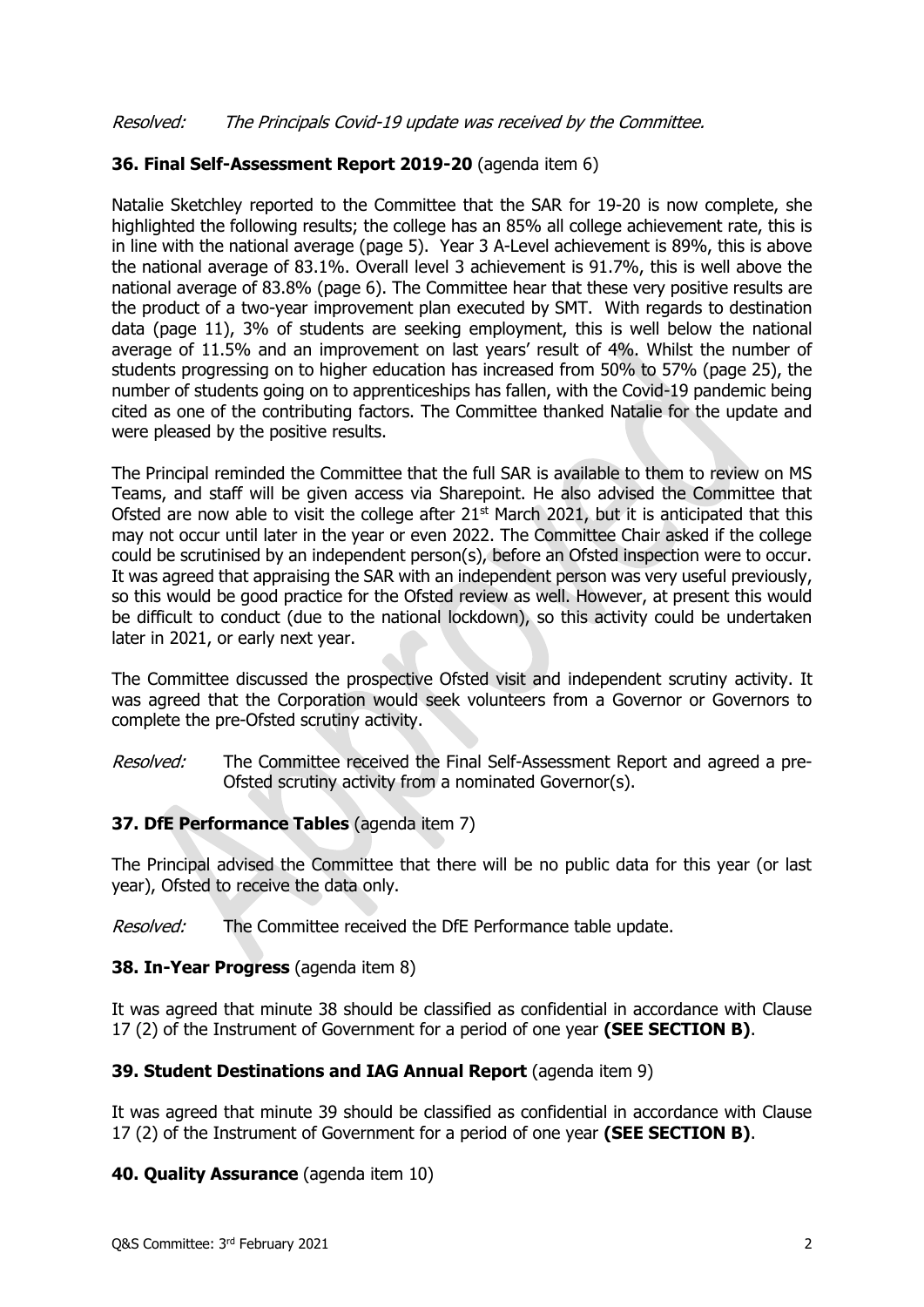It was agreed that minute 40 should be classified as confidential in accordance with Clause 17 (2) of the Instrument of Government for a period of one year **(SEE SECTION B)**.

## **41. TLA Improvements Update** (agenda item 11)

It was agreed that minute 41 should be classified as confidential in accordance with Clause 17 (2) of the Instrument of Government for a period of one year **(SEE SECTION B)**.

## **42. Performance Management Outcomes** (agenda item 12)

It was agreed that minute 42 should be classified as confidential in accordance with Clause 17 (2) of the Instrument of Government for a period of one year **(SEE SECTION B)**.

## **43. Student Voice Update** (agenda item 13)

It was agreed that minute 43 should be classified as confidential in accordance with Clause 17 (2) of the Instrument of Government for a period of one year **(SEE SECTION B)**.

## **44. Governor Scrutiny** (agenda item 14)

It was agreed that minute 44 should be classified as confidential in accordance with Clause 17 (2) of the Instrument of Government for a period of one year **(SEE SECTION B)**.

#### **45. Confidential items** (agenda item 15)

It was agreed that minutes 38, 39, 40, 41, 42, 43 and 44 should be classified as confidential in accordance with Clause 17 (2) of the Instrument of Government and associated reports are therefore not available for circulation to the public, college staff or students (excluding senior post holders).

#### **46. Any other business** (agenda item 16)

Alan Foster gave his thanks to Ben Wallis for sharing the Yorkshire Water Hub photographs.

Resolved: Any other business was received.

#### **47. Date of next meeting** (agenda 17)

*Resolved*: The next meeting will take place on  $12<sup>th</sup>$  May 2021.

#### **Action schedule**

| Min.<br>no. | <b>Title</b>                                            | <b>Action by</b> | <b>Action</b>                                                                          |
|-------------|---------------------------------------------------------|------------------|----------------------------------------------------------------------------------------|
| 36          | Self-Assessment   Clerk<br>Final<br><b>Report 19-20</b> |                  | Seek a volunteer from the Corporation<br>to conduct a pre-Ofsted scrutiny<br>activity. |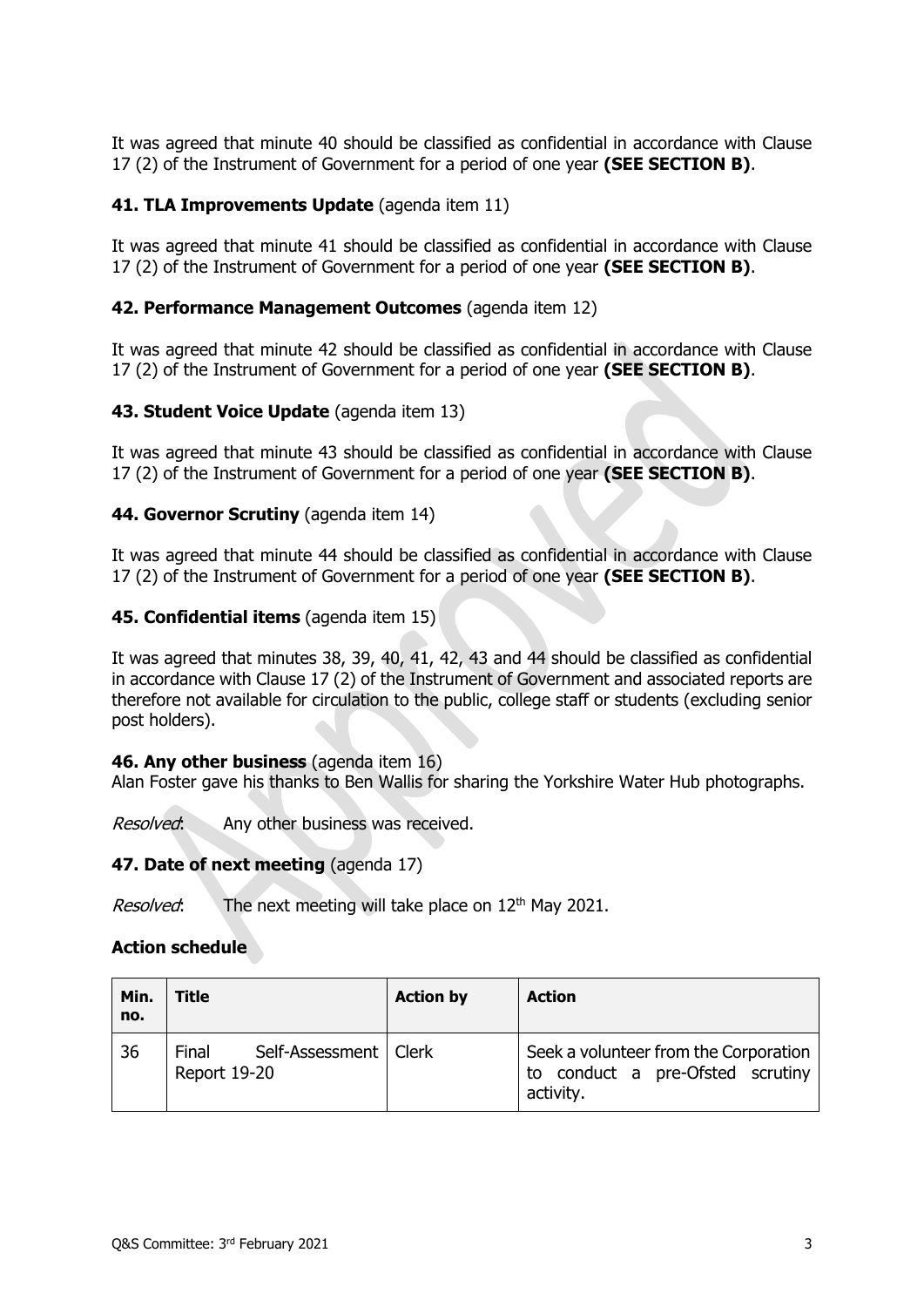| Min.<br>no. | Title                    | <b>Action by</b>                 | <b>Action</b>                                                                                                                                |
|-------------|--------------------------|----------------------------------|----------------------------------------------------------------------------------------------------------------------------------------------|
| 44          | <b>Governor Scrutiny</b> | Committee<br>Corporation<br>(PM) | jointly<br>undertake<br>To<br>Governor<br>Chair (DH) and Scrutiny activity of the Single Central<br>Chair of the   Register (after lockdown) |

#### **Learner impact**

The Committee scrutinised and provided appropriate challenge in the following areas, all of which helps to improve student performance and achievement:

- Ensuring measures are in place to ensure a safe and effective learning environment.
- Scrutinising the college's assessment and judgement of its performance, as well as priorities moving forward, to ensure that any areas for development are addressed.
- Ensuring effective support is in place for students.<br>• Undertaking governor scrutiny activities to ensure
- Undertaking governor scrutiny activities to ensure the College is meeting is legal duties in relation to the Single Central Register.